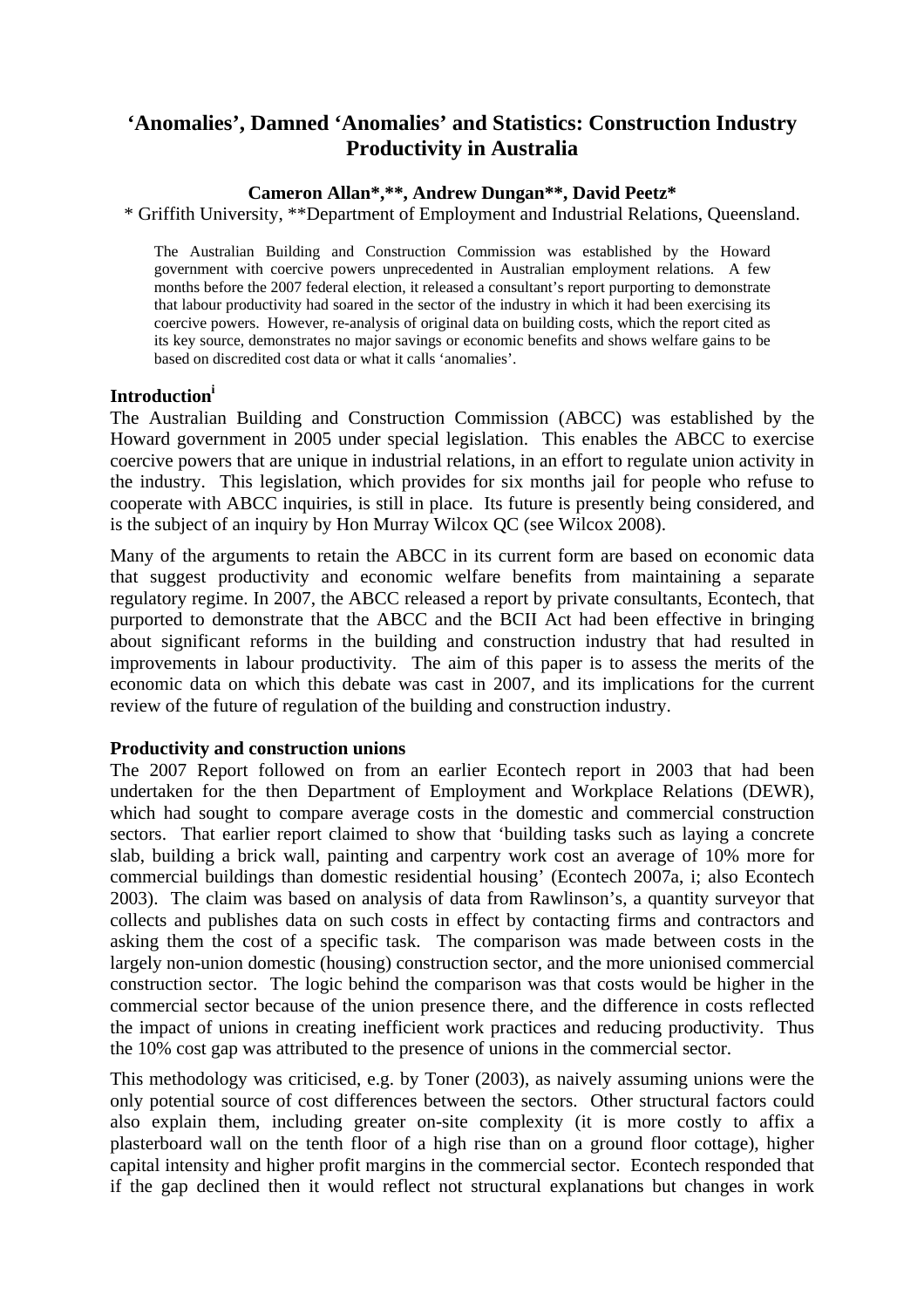practices associated with the activities of the ABCC (Econtech 2007a, p i). So 'Toner's theory was disproved by Econtech's 2007 update of the cost gap analysis' (Econtech 2007b).

Toner argued that ABS data (Cat No 8772.0) showed labour productivity was markedly *higher* in engineering and non-residential construction than in residential construction. Referring to studies examined by the Royal Commission into the Building and Construction Industry, that were summarised in the Commission's Discussion Paper 15 (2002) and relied upon by Econtech, Toner also pointed out that 'in three out of four studies of [construction] labour productivity, Australia is on par with the US and generally performing better than Japan, Singapore, Germany and France'.

Such studies would seem contrary to the adversarial philosophy behind the ABCC approach of seeking to suppress union activity in the commercial building sector. Nor does the existing economic literature offer strong support to that approach. Ever since Freeman and Medoff's seminal study *What Do Unions Do?* (1984), which provided empirical support for the argument that unions may enhance productivity through both 'monopoly response' (higher union wages force firms to introduce more productive technology) and 'voice' effects (unions reduce the costs associated with quits and increase tenure by enabling employees to seek improvements in the workplace), the once accepted wisdom that unions necessarily harmed productivity has been turned upside down. There was empirical support for Freeman and Medoff's claims in US data (Allen 1985; Ben-Ner & Estrin 1986; Phipps & Sheen 1994), along with some critics (Addison & Barnett 1982; Drago & Wooden 1992). The British evidence was initially negative (Edwards 1987), but by the 1990s these effects had disappeared (Addison & Belfield 2004). The evidence that unions reduce quits and increase job tenure is more consistent (Addison & Belfield 2004; Freeman, R 2005). Twenty years after the publication of *What Do Unions Do?*, the general consensus amongst those who had reviewed the literature was that there was no regular relationship evident between unions and productivity, with a wide variety of results but with the direct impact of unions on productivity tending towards zero (Addison & Belfield 2004; Freeman 2004; Hirsch 2004; Kaufman 2004). Similarly, studies which, one way or another, contrasted unionised collective bargaining with non-union individual contracting showed no advantage for individual contracting over union bargaining (Gilson & Wagar 1997; Fry, Jarvis & Loundes 2002; Hull & Read 2003; Peetz 2005), despite Perry's vigorous defence of New Zealand's *Employment Contracts Act 1991* (ECA) (Perry 2006), which nonetheless failed to show any superior productivity performance by the individualising ECA over Australia's union-based collective bargaining arrangements (Dalziel & Peetz 2008).

There is one consistent positive relationship that comes through in the literature: 'what matters is not unionism *per se* but the interaction of unions with management, which can differ across industries, firms, and even establishments' (Freeman 2005:657), as 'union plants with cooperative labor relations and high-performance HRM practices have above-average productivity, whereas union plants with adversarial relations and traditional 'job control' HRM practices have below-average productivity' (Kaufman 2005 citing Hirsch 2004). For example, in Australia it has been shown that the intensity of collaboration between management and workers (via unions) has a positive effect on performance (Alexander & Green 1992). The highly adversarial practices of the ABCC, which take a confrontational approach not only to unions but also to employers who enjoy collaborative relations with unions, would thus not be expected to promote enhanced productivity unless there were some rather large restrictive work practices awaiting removal. While there is old overseas evidence on the harmful effects of restrictive practices (e.g. Elbaum & Wilkinson 1979), there were major changes to such practices in Australia in the 1980s and early 1990s due to industrial relations reforms, so there can be no presumption that such practices are still important.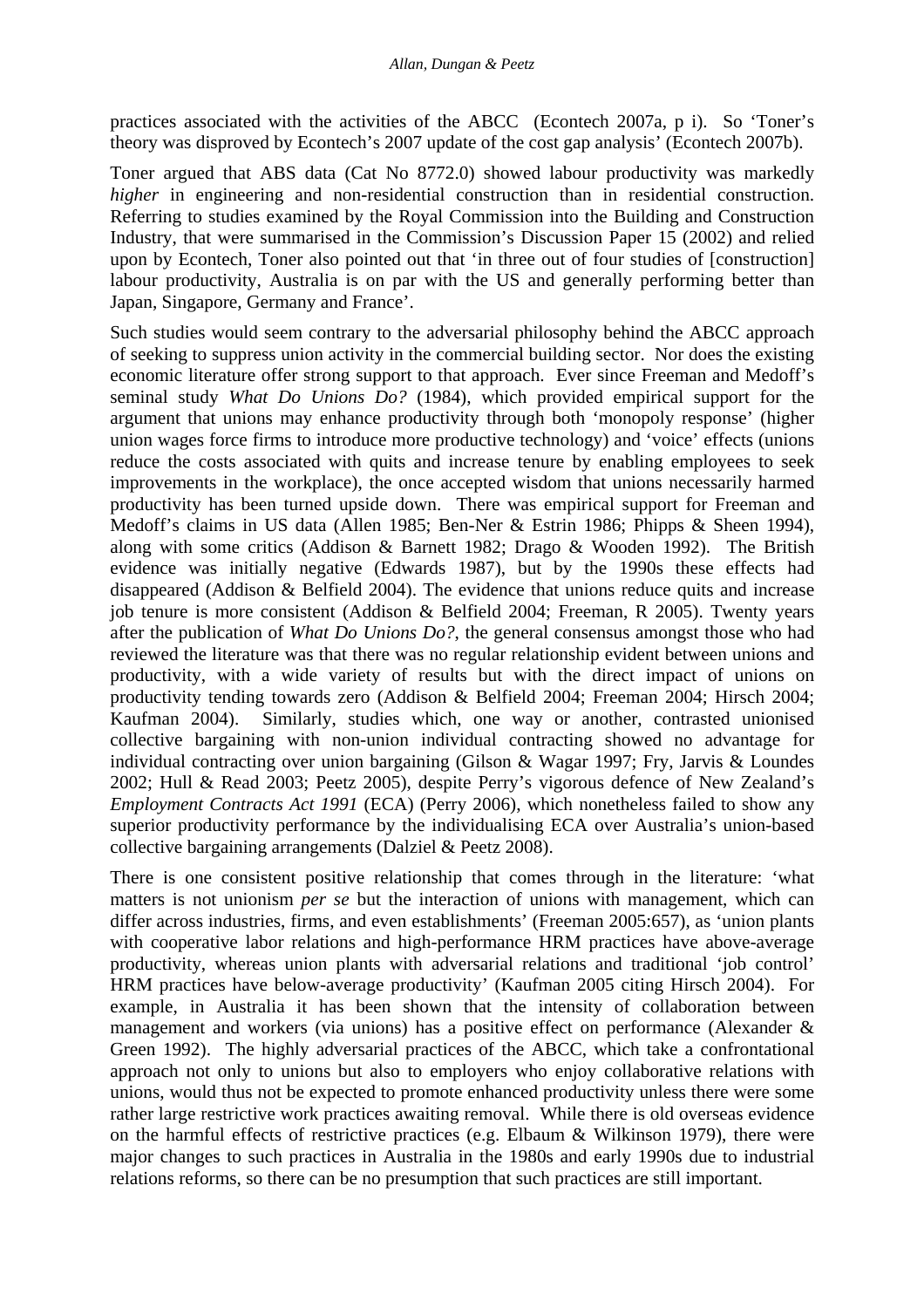# **The release of the 2007 report**

Econtech was an economic consultancy based in Canberra. It most visibly entered the recent public debate on industrial relations reform when in July 2007 it produced a report for major employers, that was then used in advertising, even before the report was released (Workplace Express 2007), to support a campaign against abolition of WorkChoices. The report received considerable positive coverage in the media, especially *The Australian*, when it was released. However, there was also scepticism and even criticism in some coverage, because of problems with the report (Coorey 2007a,b; Gittins 2007; Peetz 2007; Streketee 2007).

Around the same time, Econtech produced a report for the ABCC, an 'Economic Analysis of Building Industry Productivity'. Econtech's 2007 report to the ABCC purported to provide an 'up to date assessment of the cost gap', using the same methodology as the 2003 report to DEWR. This 2007 report was widely trumpeted as demonstrating the economic gains resulting from the ABCC and the *Building and Construction Industry Improvement Act 2005* that established the ABCC and gave it its powers (e.g. Lewis 2007). The ABCC issued a media release stating that its report 'reveals that the activities of the ABCC have dramatically improved the productivity of the building and construction industry' (Office of the Australian Building and Construction Commissioner 2007). As mentioned, the 2007 findings were primarily based on an analysis of cost data from Rawlinson's. The report claimed:

After averaging 10.7 per cent in the 10 years to the end of 2002, the cost gap has recently closed dramatically to be only 1.7 per cent at 1 January 2007. This is not consistent with claims that the cost gap was due to structural factors. Rather, closing of the cost gap has coincided with the operation of the ABCC and its predecessor the Taskforce.

In a media release Econtech enthusiastically argued that a 9.4% lift in productivity in commercial building was 'due to improved work practices associated with the activities of the ABCC.' (Econtech 2007b) This was depicted in a chart, replicated in Figure 1, below.

The numbers are unquestionably, as Econtech say, 'dramatic'. If they are due to the activities of the ABCC, then they imply that perhaps in the first three months of ABCC activities (from October 2005 to January 2006), the cost differential between domestic and commercial construction fell by up to 2.9 percentage points (20 percent). Over the next twelve months, the cost differential fell by a further 9.7 points (85% of the 2006 gap). In total, over fifteen months (if this is to be attributed to the ABCC), the cost differential had allegedly fallen by 12.6 percentage points, from 14.3% to 1.7%.

This translated to an increase in productivity in commercial non-residential building of 17.6%. This in turn means, across construction *as a whole* (including domestic and commercial), the labour productivity gap between what productivity could be and what it was, allegedly was down to an average of just 1.8 percentage points from 11.2 points (the alleged average over the ten years 1994-2003), a drop of 9.4 percentage points or 84% (Econtech 2007a, piv). Econtech then plugged its estimated productivity gains '*from the recent closing of the cost gap* between commercial building and domestic housing' (Econtech 2007a, p37, emphasis added).into its MM600+ economic model:

**Figure 1: Charts Purporting to Depict Average Cost Differences between Commercial Building and Domestic Residential Building for the Same Tasks for 5 states, 2007 & 2008 Econtech Reports**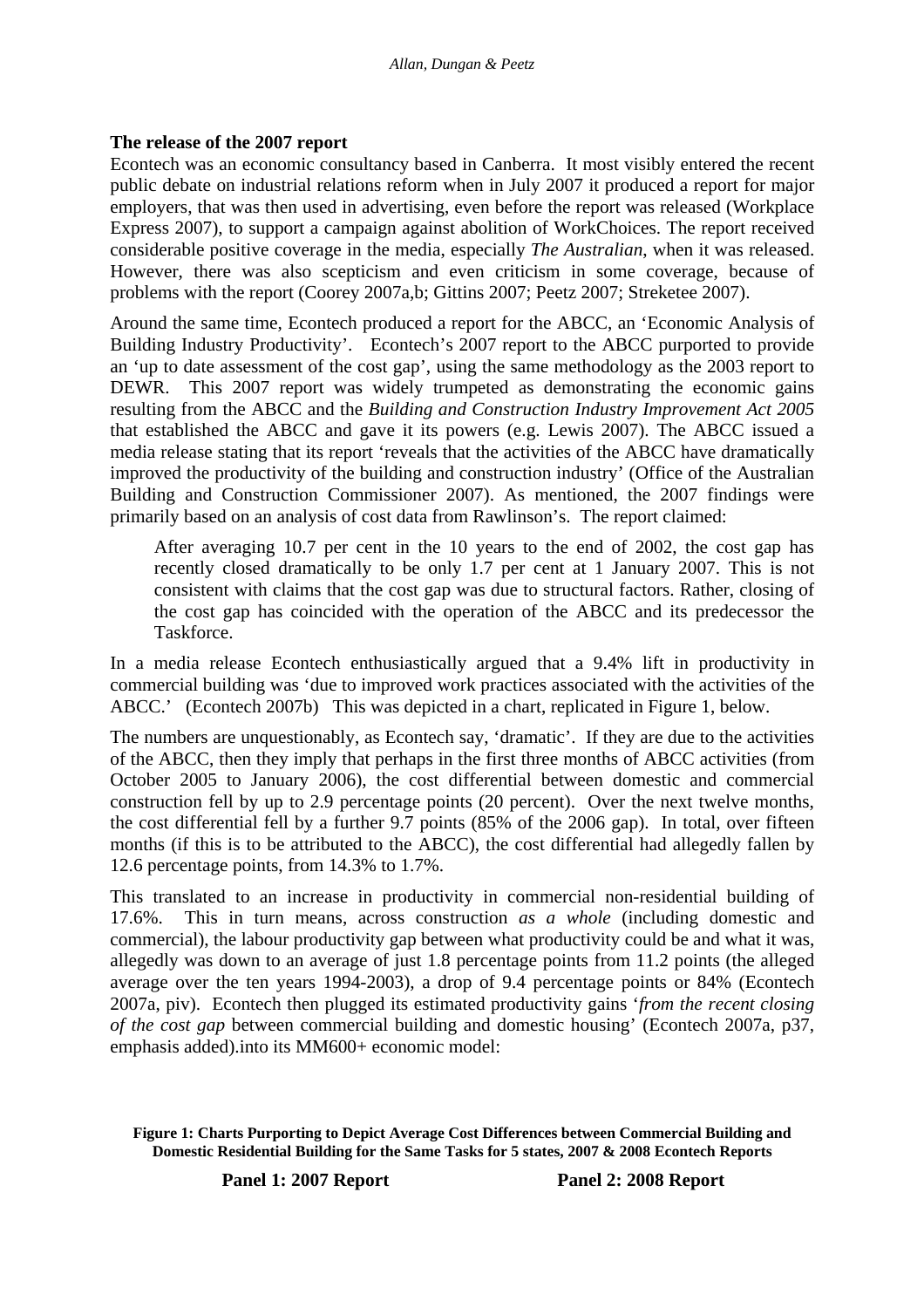

Source: 2007 Econtech Report, Chart 1, p iii, 2008 Report, Chart 2.3, p9

This modelling leads it to summarise the 'economy wide effects of the impact of ABCC':

[C]onsumer prices are lower (by 1.2 per cent), and Australian GDP is higher (by 1.5 per cent) than would have been *if the ABCC had not existed*.' (Econtech 2007b emphasis added; also Econtech 2007a, p i).

In addition, 'higher labour productivity reduces the price of dwellings by around 3%' (Econtech 2007a p42) and 'the higher construction productivity leads to an increase in consumer living standards (the annual economic welfare gain) of about \$3.1 billion' (p46).

A month later, the cost differential methodology was subjected to a major critique by Mitchell (2007). He argued Econtech 'provides no transparency in their published work and replication of their results is impossible'. Using ABS implicit price deflator data he found non-residential construction prices grew at a slightly slower rate than residential and nonresidential building and 'found no evidence to support the hypothesis that a sudden "event"…has altered the time series behaviour of the…data.' (Mitchell 2007). Econtech (2007b) aggressively challenged this. However, another reason Mitchell was unable to replicate Econtech's findings was that Econtech had not accurately used Rawlinson's data.

# **Problems with the 2007 Report**

In an attempt to verify the Econtech report, we went back to the original source data of Rawlinson's. We obtained data for January in the years 1993, 1995, 2001, 2002 and 2004 to 2008. We replicated the stated Econtech methodology, obtaining data on the following eight tasks in domestic residential and commercial construction: reinforced concrete 25 mpa suspended slab ne 150mm thick; class 3 formwork sofit of suspended slab 100/200mm thick; clay brickwork wall or skin of hollow wall 110mm thick; carpentry wall framing plates 75 x 38mm; doors, timber, hollow core, std 2040 x 820 x35 hardboard for painting; steel roofing corrugated, zinc coated 0.42mm; plasterboard flush finished, 10mm thick to timber wall framing; and painting, woodwork, acrylic, primer, one undercoat, 2 gloss,

We identified the ratio of commercial to domestic costs for each item for each year in each mainland capital city (Sydney, Melbourne, Brisbane, Perth, and Adelaide). There are, it appears, what Econtech describe as 'slight differences in the precise definitions' of tasks used by us and Econtech, but Econtech advise that these differences 'are not material' and led to a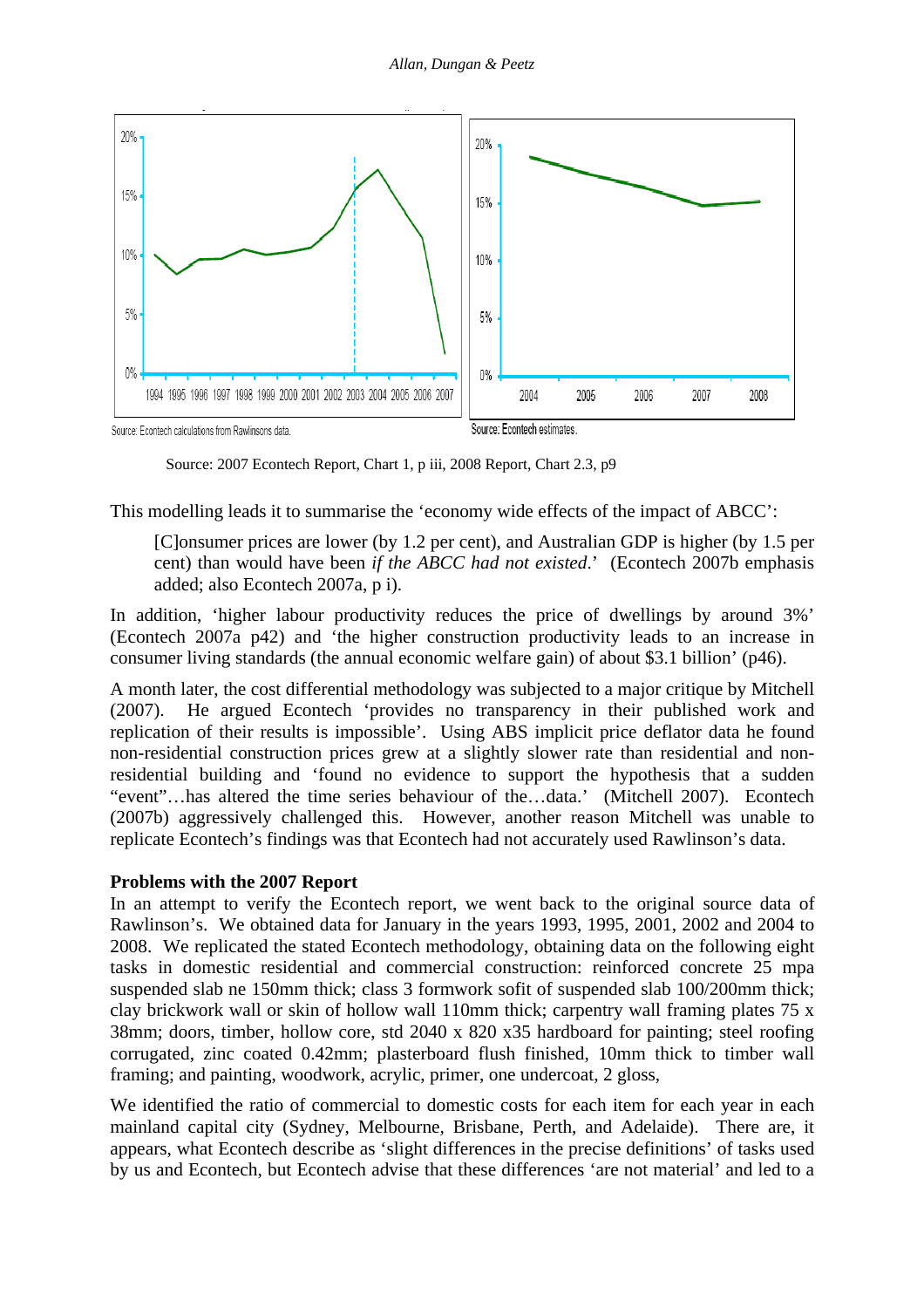discrepancy of merely  $0.1\%$  in estimates of movements in the cost differential in 2008.<sup>ii</sup> So, for all practical purposes, we used the same data as Econtech. We calculated an average cost differential for each capital. We also calculated two national average cost differentials: initially, an unweighted one, which gave equal weight to data for each of the five mainland capitals; subsequently, a weighted one which used the weights Econtech provided, based on each state's 'average contribution to national contribution activity'.<sup>iii</sup> For this paper, we refer exclusively to the weighted data, which are directly comparable to Econtech's estimates.

**Figure 2: Comparison of Econtech data and state-weighted original Rawlinson data, eight items, Australia, 1995-2007.** 



Our results based on the original Rawlinson's data were wildly different to those of Econtech. National level comparisons are shown in Figure 2. Critically, for the eight tasks selected by Econtech, we found only a small drop of 1.3 percentage points in the cost differential between 2006 and 2007, which was pretty much the normal size of the movement from one year to the next. This was only one seventh the size of the movement claimed by Econtech. For 2006, we detected a fall of just 1.5 points, barely half the 2.9 point fall claimed by Econtech and, again, within a fairly normal range. So, over the period January 2005-January 2007, the actual fall in the cost differential was not 12.6 points, but an unexceptional 2.8 points.

Notably, the cost differential in 2007 was still 11.7%. This was actually slightly higher than the gap of 10.8% in January 2002, before even the establishment of the Building Industry Task Force. In fact the cost differential was higher in 2007 than in each of the early years for which we had collected data: 1993 (8.6%), 1995 (9.8%), 2001 (10.6%) and 2002. We also noticed that the errors in the Econtech data were observable in all states, and in most years, with the exception of 2001 and, to a lesser extent, 2005. Nationally and in each state Econtech appeared to exaggerate the cost differential in their peak year, 2004.

# **Presenting the 2008 revision**

On 1 July 2008, the ABCC requested Econtech to update its report (Lloyd 2008). It was finalised on 30 July and released on 1 August. By this time, the ABCC had been made aware of the inaccuracies in the 2007 report that rendered invalid the key conclusions about major changes in the cost differential. Indeed, the cost data in Econtech's 2008 report were totally different to the data in the 2007 report. The extent of the difference can be seen by comparing the 2008 chart on cost differentials, replicated in Panel 2 of Figure 1, with Panel 1. The huge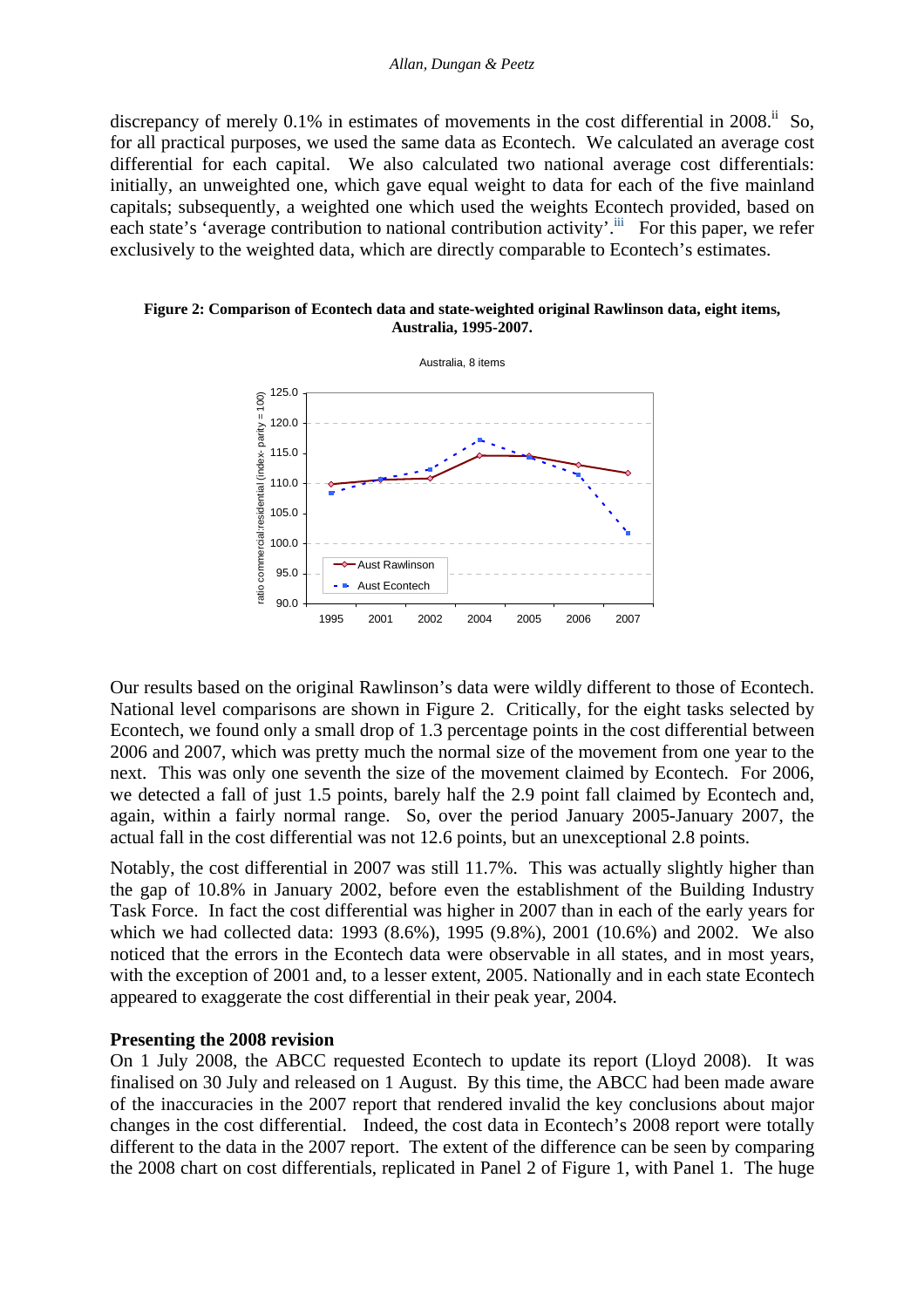drop in the cost differential in 2007, that appeared in the 2007 report, has disappeared from the 2008 report. Instead, the cost differential shows a gently sloping line that falls slightly by 2007 but then, without comment, rises by 0.4 points to 2008. By our analysis, and by the Econtech re-analysis of 2008, the 2007 Report's cost data were discredited.

The ABCC issued a media release and 'backgrounder' similar in tone to those of the previous year, called 'Productivity in the Construction Industry Continues to Improve'. The media release claimed that the 2008 report 'reaffirms the ABCC's role in improving productivity in the construction industry' (Office of the Australian Building and Construction Commissioner 2008). Commissioner John Lloyd said 'It is encouraging to find that *all* indicators are pointing to increased productivity across the construction industry' (emphasis added).

Despite the wholesale overturning of the cost comparisons data that formed the basis for the 2007 report, exactly the same conclusions were reached about the impact on GDP and consumer prices as were reached in the 2007 report. Econtech estimated that the 'economywide impacts of the ABCC activities' were that: GDP is 1.5% higher than it otherwise would be; the CPI is 1.2% lower than it otherwise would be; the price of dwellings are 2.5% lower than they otherwise would be; and improved consumer living standards reflected in an annual economic welfare gain of \$5.1 billion. (Office of the Australian Building and Construction Commissioner 2008; see also Econtech 2008 p27)

If ever there was an example of how economic modelling results are driven by assumptions and not data, this is it. In addition to the immovability of the GDP and CPI outcomes in response to massive downsizing of the claimed cost gains from the ABCC's operations, the estimate of the net welfare gain has, as if by magic, gone up by \$1 billion. (On the surface, it looks like the welfare gain had gone up by \$2 billion. However, in a footnote Econtech explains that, although this is not recorded anywhere in the 2007 report, 'In the 2007 Econtech Report, the gain in annual economic welfare was expressed in 1998/99 terms, giving a gain of \$3.1 billion. Here the gain is expressed on a more up-to-date basis in 2006/07 terms, giving the gain reported in the text of \$5.1 billion' (Econtech 2008, p27). Unfortunately, this 65% or \$2 billion increase in the welfare gain cannot be explained by inflation between the base years. The 2006-07 national accounts showed that increase in the GDP deflator between 1998/99 and 2006/07 was 33.5%, meaning that \$3.1 billion in 1998/99 dollars is the same as \$4.1 billion in 2006/07 dollars. This leaves \$1 billion of the blow-out in the welfare gain unattributed.) How the welfare gain could have expanded by one quarter, without any change in the estimated benefits for GDP or the CPI, is never explained.

Econtech was able to produce the same macroeconomic outcomes from the 2008 analysis as in the 2007 analysis because it chose to assume the same productivity outcome in 2008 as in the 2007 report, despite the stark reversal of the evidence. It stated that 'this report also assumes an ABCC-related gain in construction industry labour productivity of 9.4 per cent for the purposes of the economy-wide modelling'. (Econtech 2008, p18) Recall that in 2007 the 9.4% productivity assumption was based on 'the recent closing of the cost gap between commercial building and domestic housing' (Econtech 2007a, p37). In 2008, it was discovered that this closing of the productivity gap was a mirage. But Econtech still hung onto the 9.4% productivity assumption, even though the basis for it had disappeared. As before, the spin on the report was accepted uncritically by the media (e.g. Norington 2008).

Econtech dealt with the major revisions in the reports by describing them as 'anomalies':

Econtech has reviewed its previous use of the Rawlinsons data to remove anomalies. For the original 2007 Econtech Report, some data was inadvertently juxtaposed in manually extracting it from Rawlinson's annual hard copy publications. The use of all Rawlinsons data has been carefully checked and is now correct (Econtech 2008, p8).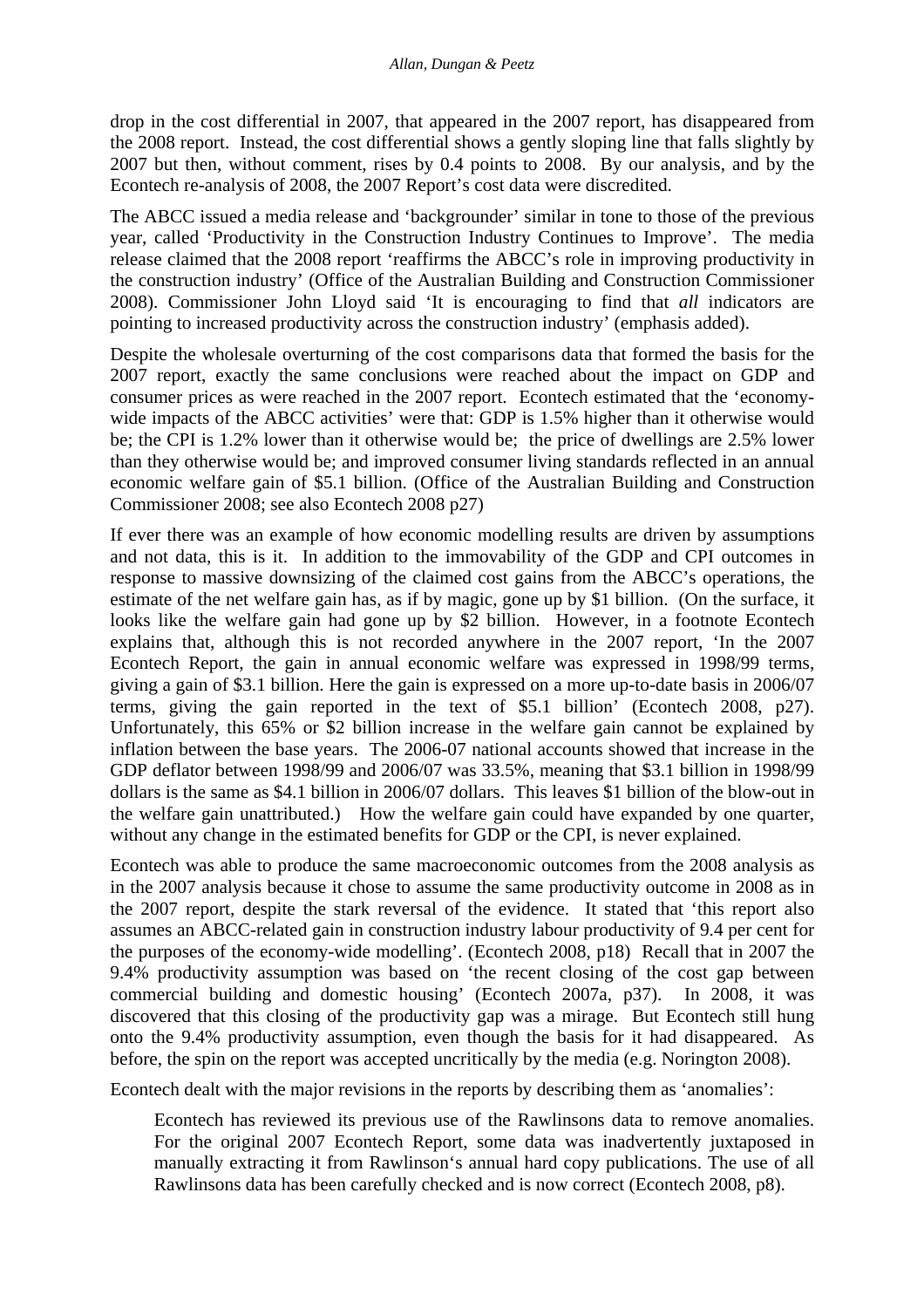There is no admission anywhere of the magnitude of the impact of these 'anomalies'. There is no apology to Toner, whose 2003 report is no longer 'disproved'. There is no acknowledgement that Mitchell was right in criticising the Econtech analysis for its lack of replicability, nor discussion of any implications arising from the major errors.

#### **Narrowing the tasks and time period**

Econtech made other adjustments to methodology. One involved removing two of the eight tasks. In a concession to a major critic, it said 'we agree with Mitchell (2007) that corrugated zinc roof and single skin face brick walls are best excluded from the estimation'.

In Panel 1 of Figure 3, we plot new estimates of the cost differential, based on just the six items chosen by Econtech for their 2008 report. The Econtech estimates in their 2008 report closely track our own figures based on Rawlinsons. This is also the case in state level data. The discrepancies are very small and likely explained by the slight differences in definitions.

Panel 1 of Figure 3 shows no gains in costs in 2008 (though we estimate a flatlining to 2008, whereas Econtech estimate a slight deterioration, based presumably on the slight differences in definitions). The situation is broadly similar across the states, with small deteriorations in Perth, Melbourne and Brisbane and small improvements in Sydney and Adelaide. Notably, the cost differential is worse in 2008 than in any year prior to 2004 for which we have data. Thus there is no evidence of any gains from the existence of the ABCC.





What is even more notable is that the Econtech data do not go back to this earlier period. Whereas, in the 2007 report, much was made of the comparison between the most recent cost differential and the average over the decade before 2002, now the data before 2004 have disappeared from the report. It just so happens that these data, which were advantageous to the ABCC in the 2007 report, would now be embarrassing if included in the 2008 report.

The exclusion of the pre-2004 data is explained as being to:

[R]emove the effects of an apparent break in some of the data series from 2003 to 2004. For example, in Queensland at the time of this apparent series break, the reported unit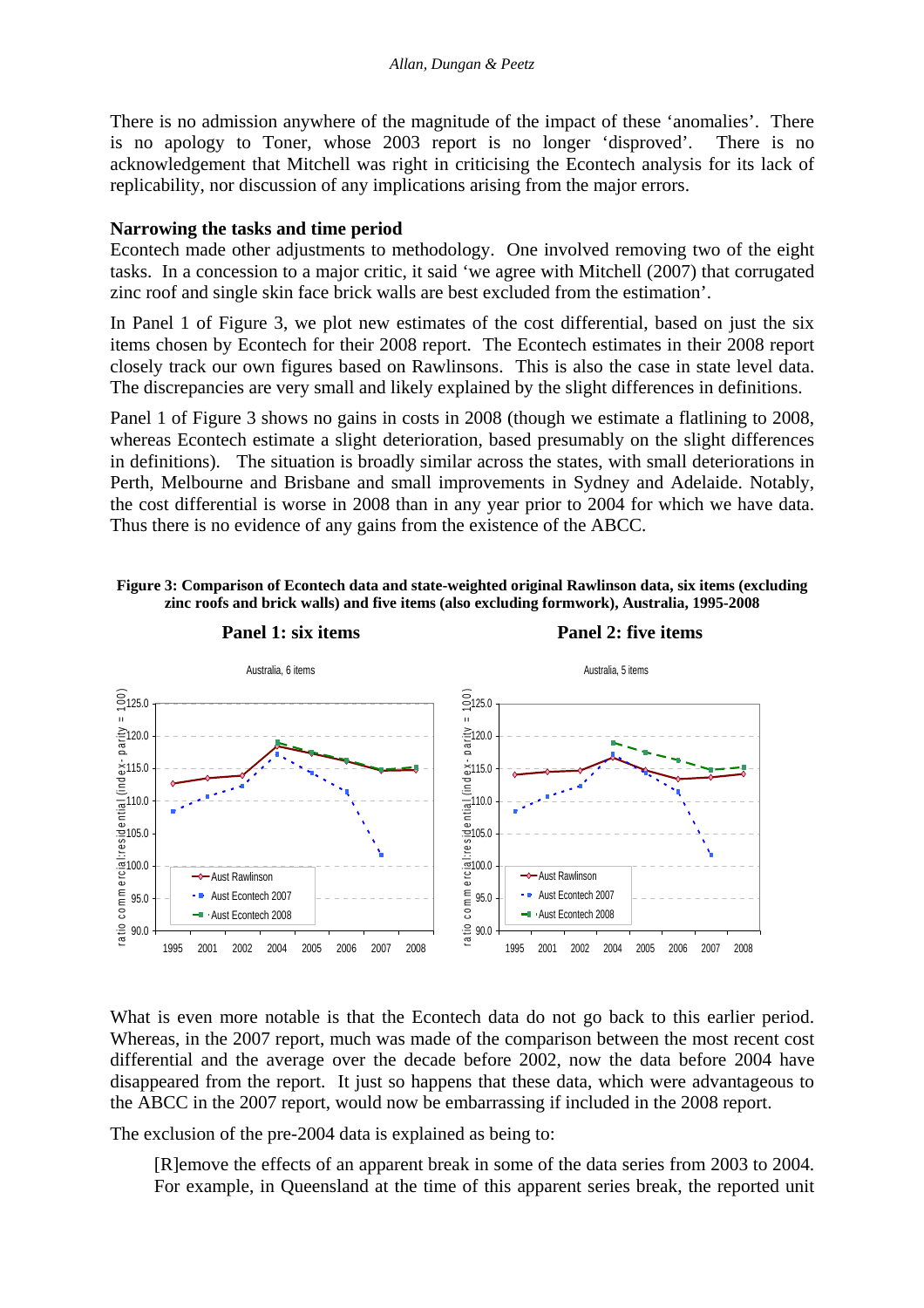cost of formwork to a suspended slab spiked from \$53.25 to \$97, which is out of character with the historical behaviour of this time series, which shows steady, moderate increases. More generally, there appears to be a discontinuity in some of the data collected up to 2003 and the data collected from 2004 onwards.

We note that the change in the base year to 2004 has no impact on the disappearance of an ABCC effect between January 2006 and January 2008. But we also investigate this 'break in the series'. The term refers to situations where the way something was measured changes, so that an observation one year cannot be directly compared to an observation in the previous year. A 'spike' might signify a break in the series – or a genuine increase in the price.

That said, let us accept at face value that a spike means a change in measurement. For how many series does this apply? Figure 4 shows the cost differentials for each task. There is only one series for which any spike is apparent in 2004, that for formwork. So we develop a five-task index using the same principles as previously. The result is in Panel 2 of Figure 3.



 $80$ 90 100 110 120 130 140 1993 1995 2001 2002 2004 2005 2006 2007 2008 concrete  $\begin{array}{ccc} -\blacksquare & \cdot$  formwork  $\longrightarrow & \cdot$  carpentry door plasterboard all iterms

Cost differential by item

The data show a slightly less adverse picture post 2002 than does the index with six tasks. Still, the national cost differential in 2008 (at 14.2%) is virtually the same as it was before the introduction of the building industry task force, slightly lower than in 2002 (14.7%) and 2001 (14.5%) and slightly higher than 1995 (14.01%). There is no indication of any gains from the ABCC, with the cost differential higher in 2008 than in 2007 (13.4%).

Despite all this, Econtech claims:

[S]ignificant improvements in labour productivity since the introduction of the ABCC (in conjunction with the supporting regulatory framework) … Using Rawlinson's data to 2008 on the evolution of the cost gap between non-residential and residential building for the same building tasks, the relative productivity gain for non-residential construction is conservatively estimated at 7.3 per cent (Econtech 2008, p9).

This estimate is made by comparing the estimated cost differential in 2008 (15.2%) with the peak year, 2004 (19.0%). This 3.9% change is then roughly doubled, on the bold assumption that the only source of these alleged gains is labour costs, which make up just 53% of total costs for the tasks. It is a classic case of selecting the base year that produces the best result: the very poor performance during the period of the ABCC is ignored, and data from prior to 2004 are conveniently suppressed, avoiding consideration of the fact that the cost differential is not significantly less now than it was five or ten years ago. It also omits to mention that,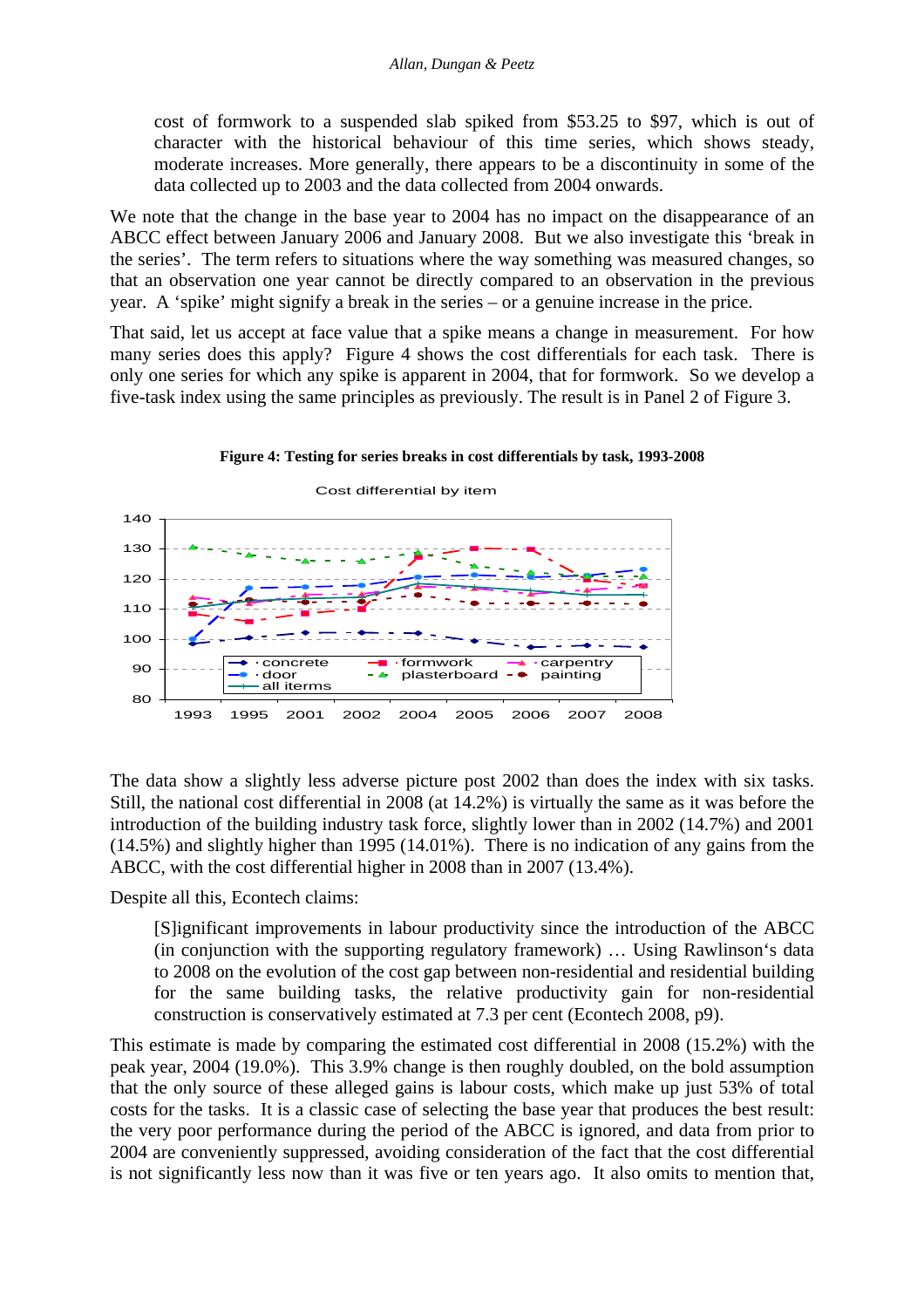using the same methodology as the 2007 report, this would translate to an alleged gain of merely 3.9% across the construction industry as a whole compared to 2004, or a *deterioration* against the 2007 Report's benchmark ten year average. Or that construction productivity growth has been among the lower end of industries since 2002-03 (Figure 5).





#### **Conclusion**

The great gains for construction industry arising, it was said, from the near equalisation of costs in the commercial and domestic residential sectors that was attributed to the ABCC have disappeared, like a mirage on the horizon. If there have been any savings made through higher productivity in the commercial sector, they have not been passed on into lower relative costs, which would suggest that they have been taken as higher profits rather than lower prices. Much more likely, however, is the likelihood that there are no productivity gains attributable to the ABCC, just as there are no savings in relative costs. The boost to GDP, savings to the CPI and national welfare gains in both the 2007 and 2008 Econtech reports, estimated as they were 'from the recent closing of the cost gap between commercial building and domestic housing', have disappeared as the 'closing of the cost gap' has also vanished.

This close analysis of the Econtech data raises serious questions about the nature of regulation in the building and construction industry. Alleged economic benefits, used to justify denial of basic rights to employees in the industry – rights which everybody else is, at least at present, entitled to enjoy – are based on discredited cost data. In short, there do not appear to be any significant economic benefits that warrant the loss of rights involved in recent arrangements.

#### **References**

Addison, J. & C. Belfield (2004) 'Union Voice'. *Journal of Labor Research* **25**: 563-596. Fall.

Addison, J. T. & A. H. Barnett (1982) 'The Impact of Unions on Productivity', *British Journal of Industrial Relations* **20**, July.

- Alexander, M. J. & R. Green (1992) 'Workplace productivity and joint consultation', *Australian Bulletin of Labour* **18**(2): 95-118. June.
- Allen, S. G. (1985) 'The effects of unionism on productivity in privately and publicly owned hospitals and nursing homes', *NBER working paper no 1649,* Cambridge, MA, NBER, July.

Australian Bureau of Statistics (8772.0) 'Census of Private Construction Activity, Australia, 1996-97', Canberra. Ben-Ner, A. & S. Estrin (1986) 'What Happens When Unions Run Firms?', *Discussion Paper No. 217*. London,

Centre for Labour Economics, London School of Economics. April.

Coorey, P. (2007a) 'Grim forecast of economy under Labor', *Sydney Morning Herald*. 22 June.

Coorey, P. (2007b) 'Here's our stance. Now find the facts and figures', *Sydney Morning Herald*. 13 August.

Dalziel, P. & D. Peetz (2008) 'A Note On Perry's Reconsideration of Macroeconomic Evidence from New Zealand', *Australian Economic Review* **41**.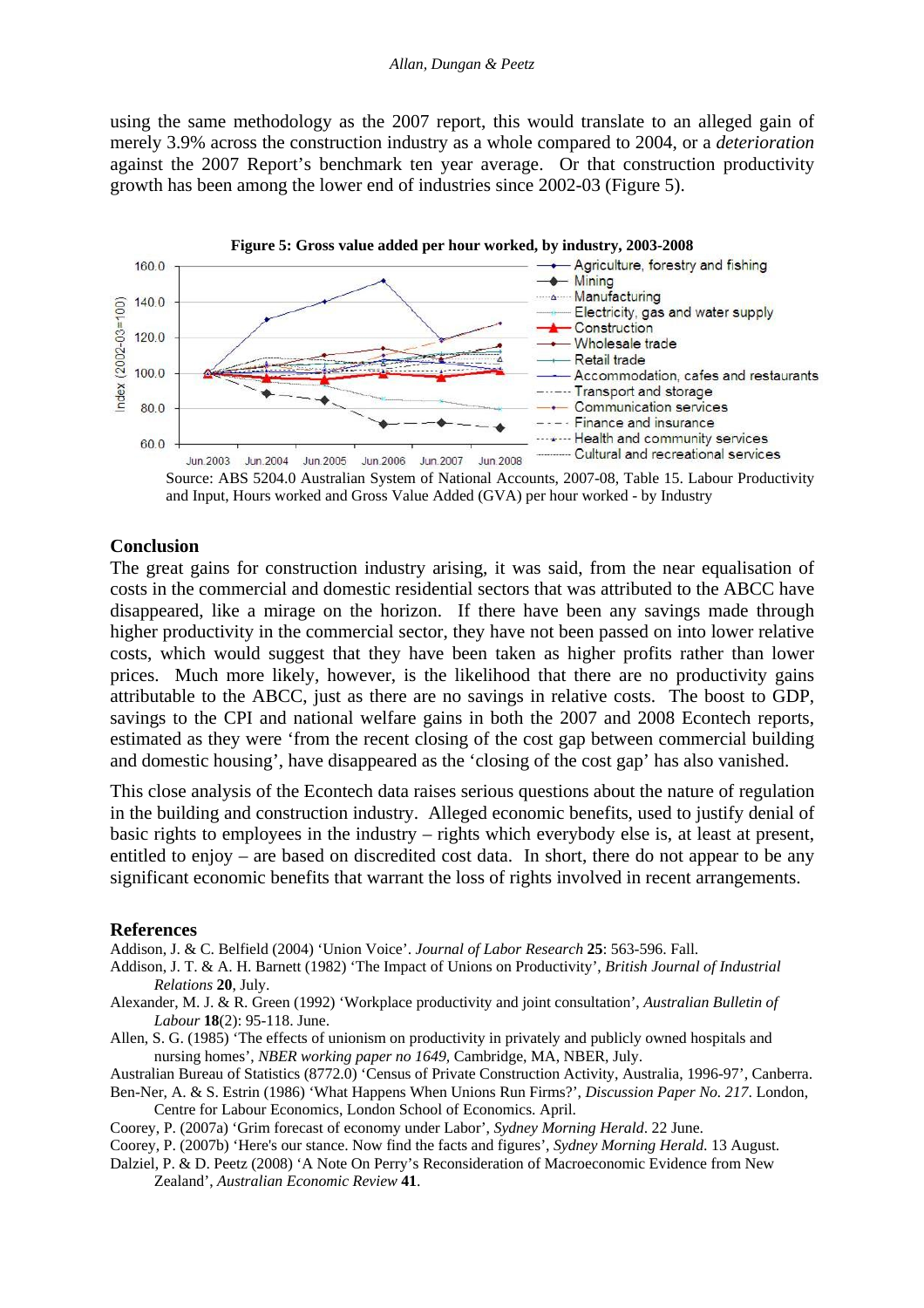- Drago, R. & M. Wooden (1992) 'The Links Between Economic Performance and Industrial Relations: Evidence from AWIRS', *Industrial Relations and Workplace Productivity, Industrial Relations Research Series No. 2,* Canberra, Department of Industrial Relations/AGPS, 53-98.
- Econtech (2003) 'Economic Analysis of the Building and Construction Sector Report by Econtech Pty Ltd (with assistance from Ernst & Young): Report Overview', *Attachment to Media Release 01903, Hon Tony Abbot MP,* Canberra, February.
- Econtech (2007a) 'Economic Analysis of Building and Construction Industry Productivity', *Report prepared for the Office of the Australian Building and Construction Commissioner*, Canberra, Econtech. 16 July.
- Econtech (2007b) 'Economic Study of ABCC stands up to Criticism', *Media release*. Canberra, Econtech Pty Ltd, 24 August.
- Econtech (2008) 'Economic Analysis of Building and Construction Industry Productivity: 2008 Report', *Report prepared for the Office of the Australian Building and Construction Commissioner,* Canberra, Econtech Pty Ltd. 30 July.
- Edwards, P. K. (1987) *Managing the factory: A survey of general managers,* Oxford, UK, Basil Blackwell.
- Elbaum, B. & F. Wilkinson (1979) 'Industrial Relations and Uneven Development: A Comparative Study of the American and British Steel Industries', *Cambridge Journal of Economics* **3**.
- Freeman, R. (2005) 'What Do Unions Do? The 2004 M-Brane Stringtwister Edition', *Journal of Labor Research* **26**(4): 642-668. Fall.
- Freeman, R. B. & J. L. Medoff (1984) *What Do Unions Do?,* New York, Basic Books.
- Fry, T. R. L., K. Jarvis & J. Loundes (2002) 'Are IR Reformers better performers?', *Melbourne Institute Working Paper No 18/02*, Melbourne, Melbourne Institute of Applied Economic and Social Research, September.
- Gilson, C. & T. Wagar (1997) 'The impact of the New Zealand Employment Contracts Act on individual contracting: Measuring organisational performance', *California Western International Law Review* **28**: 221-31.
- Gittins, R. (2007) 'Opinions about Labor dressed up as the truth', *Sydney Morning Herald*. 1 September.
- Hirsch, B. T. (2004) 'What Do Unions Do For Economic Performance?', *Jnl of Labor Research* **26**(4):415-55.
- Hull, D. & V. Read (2003) 'Simply the Best: Workplaces in Australia', *Working Paper 88*, Sydney, ACIRRT, University of Sydney, December.
- Kaufman, B. (2005) 'What Do Unions Do? Evaluation and Commentary', *Jnl of Labor Research* **26**(4):555-95.
- Lewis, S. (2007) 'Building unions crackdown brings \$15bn', *Perth Now (Sunday Times)*, 25 July.
- Lloyd, J. (2008) Evidence to October Estimates hearing, Canberra, Senate Employment, Workplace Relations and Education committee, 23 October.
- Mitchell, W. (2007) 'An examination of the cost differentials methodology used in "Economic Analysis of Building and Construction Industry Productivity" - the Econtech Report', Newcastle, Centre of Full Employment and Equity, University of Newcastle, August.
- Norington, B. (2008) 'Building watchdog trumpets record on boosting productivity', *The Australian,* 8 August.
- Office of the Australian Building and Construction Commissioner (2007) 'ABCC improves productivity in the building and construction industry', *Media release*. Melbourne, ABCC, 25 July.
- Office of the Australian Building and Construction Commissioner (2008) 'Construction Industry Productivity: 2008 Report Card', *Media release,* Melbourne, ABCC, 1 August.
- Peetz, D. (2005) 'Hollow shells: The alleged link between individual contracting and productivity', *Journal of Australian Political Economy* **56**: 32-55.
- Peetz, D. (2007) Supplementary Submission to the South Australian Industrial Relations Commission Inquiry into the WorkChoices legislation: comments on economic modelling, Adelaide, SAIRC, 17 August.
- Perry, L. J. (2006) 'Do Workplace Contracts Harm Labour Productivity Growth? A Reconsideration of the Macroeconomic Evidence from New Zealand', *Australian Economic Review,* **39**(4): 359-75.
- Phipps, A. J. & J. R. Sheen (1994) 'Unionisation, industrial relations and labour productivity in Australia: A pooled time-series/cross-section analysis of TFP growth', *Labour Econs and Productivity* **6**: 54-65.
- Royal Commission into Building and Construction Industry (2002) 'Workplace Regulation, Reform and Productivity in the International Building and Construction Industry', *Discussion Paper 15*, Canberra.
- Streketee, M. (2007) 'It's business as usual in duping game', *The Australian,* 23 August.
- Toner, P. (2003) An Evaluation of 'Economic Analysis of the Building and Construction Sector, Newcastle, Employment Studies Centre, University of Newcastle.
- Wilcox, M. (2008) Proposed Building and Construction Division of Fair Work Australia: Discussion Paper, Canberra, Department of Education, Employment and Workplace Relations, October.
- Workplace Express (2007) 'Employers launch "non-political" ad campaign in support of Work Choices', 8 August.